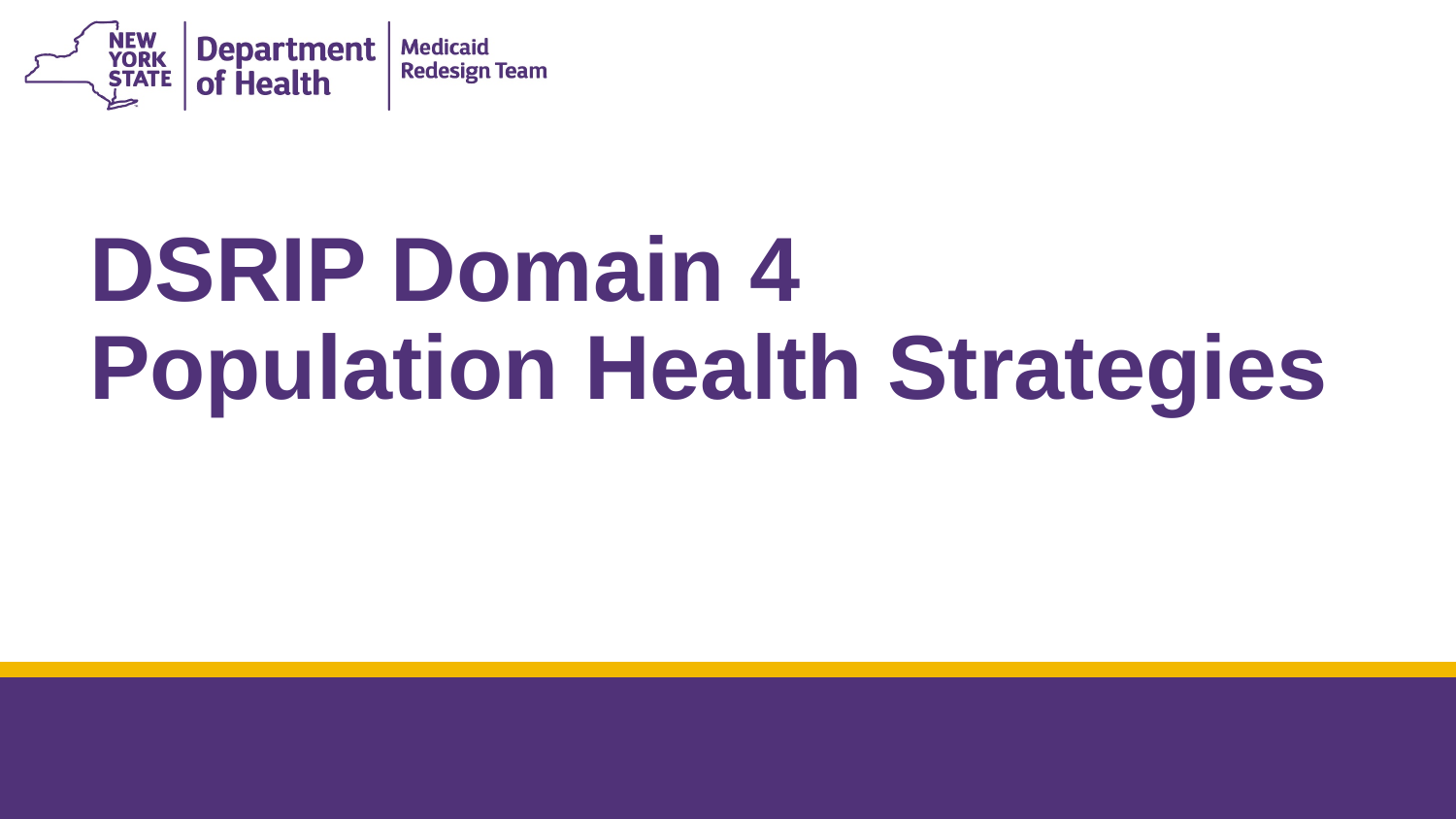# **Hospital Community Benefit Investment**

In 2015, private non-profit hospitals in NYS **(n=134)** spent **\$6.39 billion** on community benefit, accounting for **12.5%** of their total operating expenses, including **0.6%** for community health improvement.





New York State Department of Health Office of Public Health Practice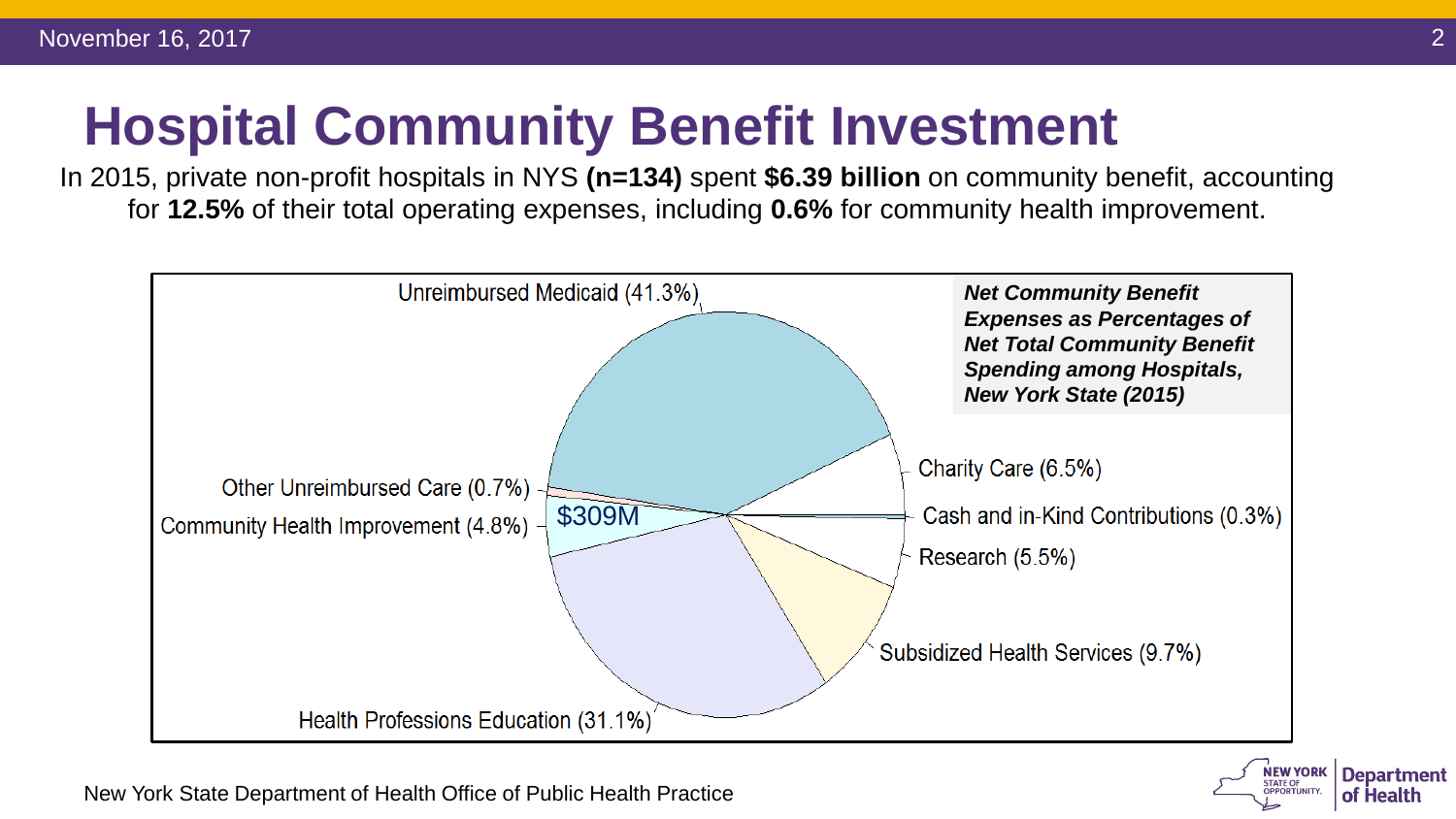

#### Cumulative Net Community Benefit Expense Among Non-Profit Hospitals in New York State, 2010-2015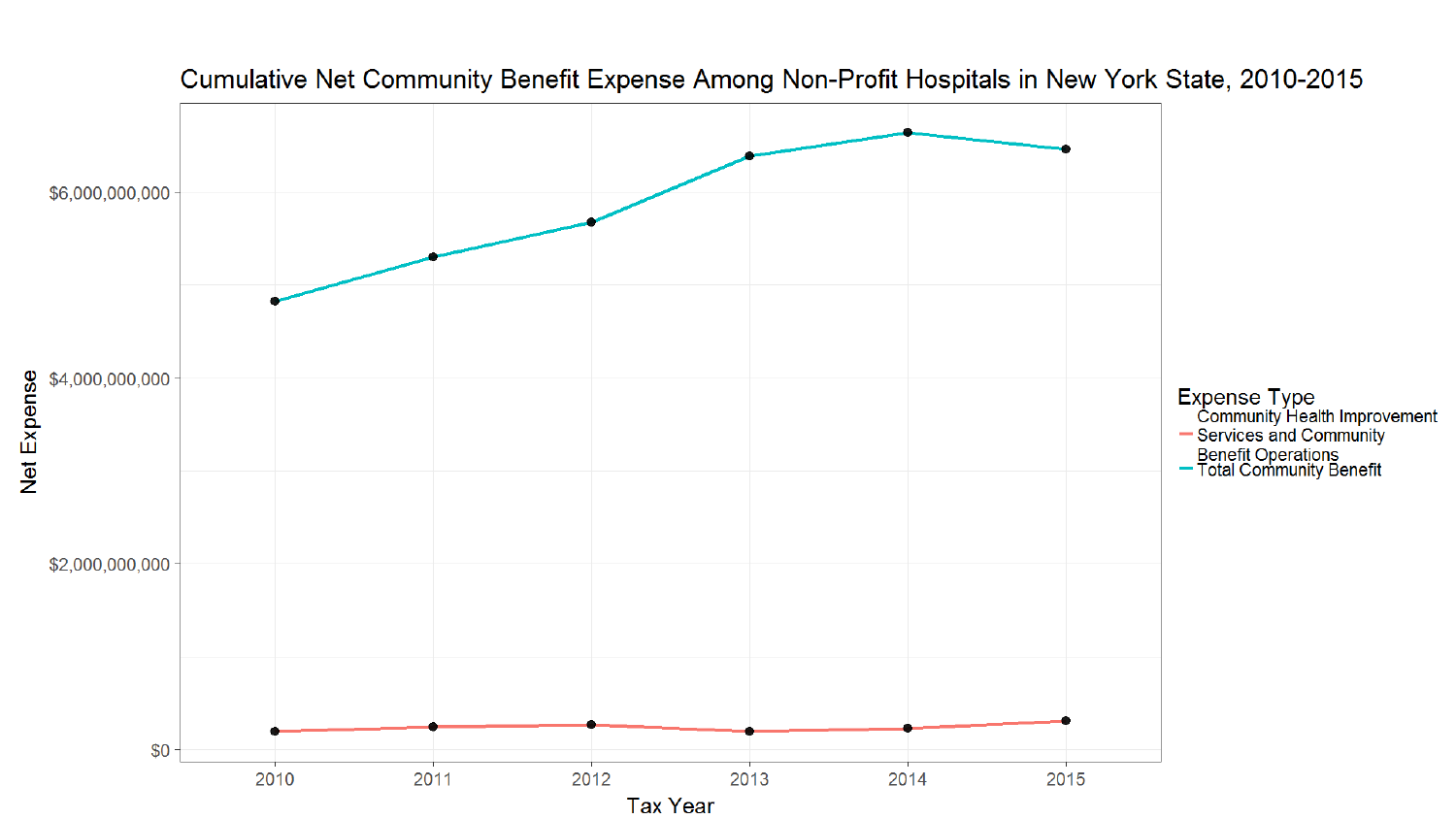**Distribution of Community Health Improvement Services and Community Benefit Operations Expenses Among Non-Profit Hospitals, New York State (2015)**

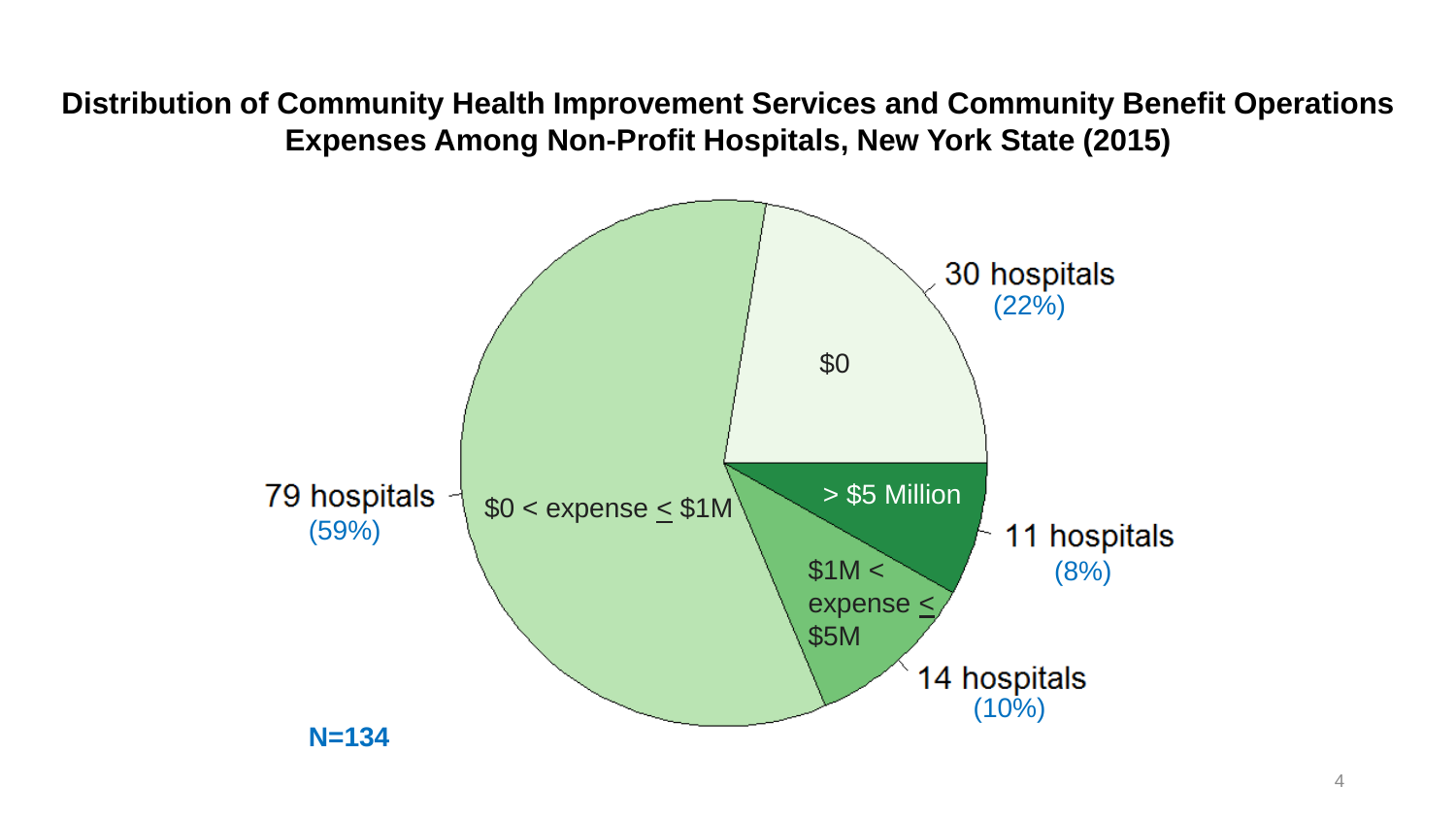# **NYS Prevention Agenda**

#### **Make New York the Healthiest State**

New York State Prevention Agenda

Goal is **improved health status** of New Yorkers and **reduction in health disparities**  through **increased emphasis on prevention**.

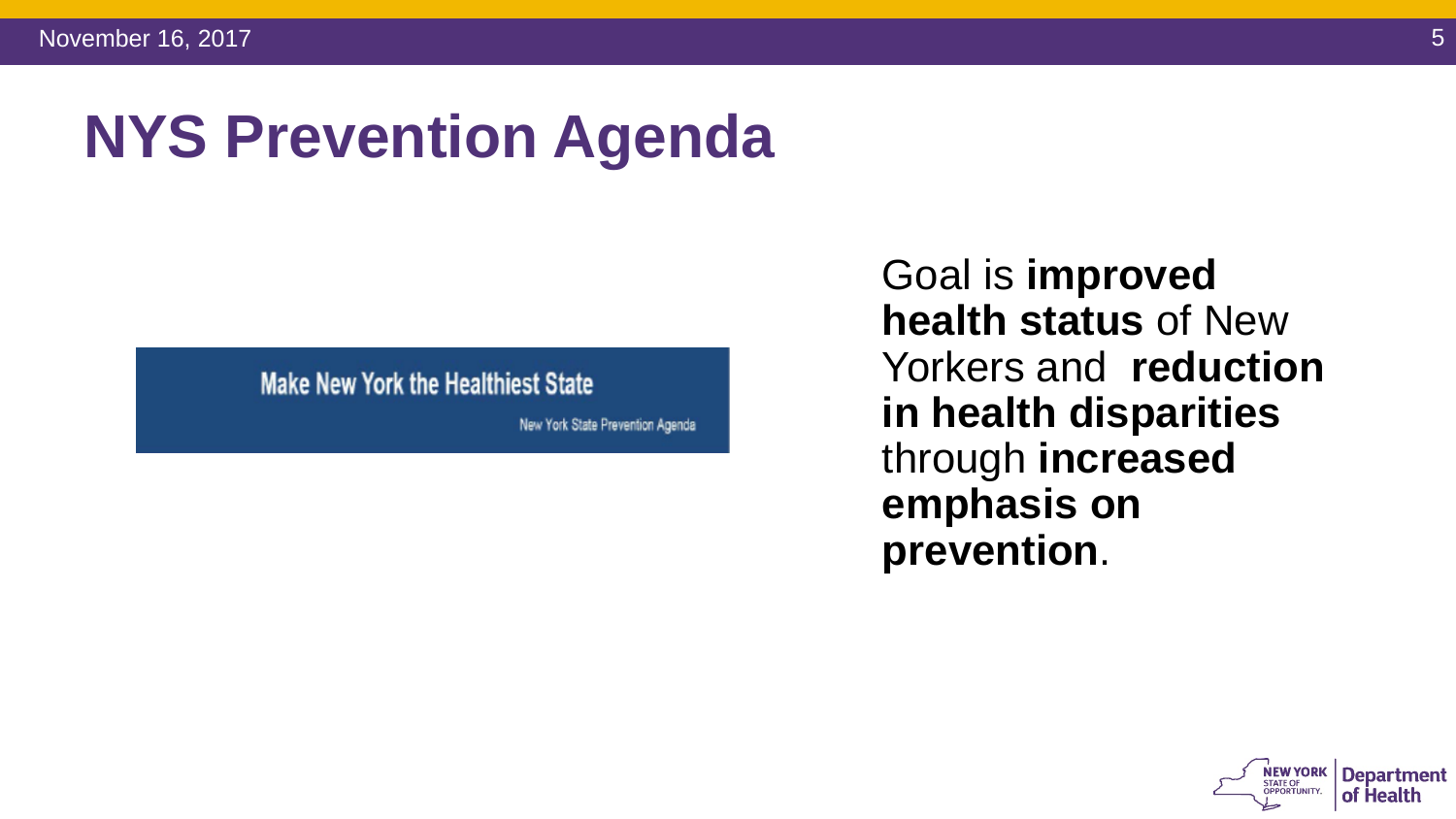#### **Prevention Agenda 2013-2018**

Prevention Agenda Dashboard measures progress on 96 statewide outcome indicators, including reductions in health disparities.

As of June 2017:

- 22 of the objectives were met ٠
- 71 not met ٠
	- 17 indicators show progress (12 ٠ with significant improvement)
	- 40 staying the same
	- 14 going in wrong direction
- 3 no updated data available

#### Progress on 96 Prevention Agenda Indicators



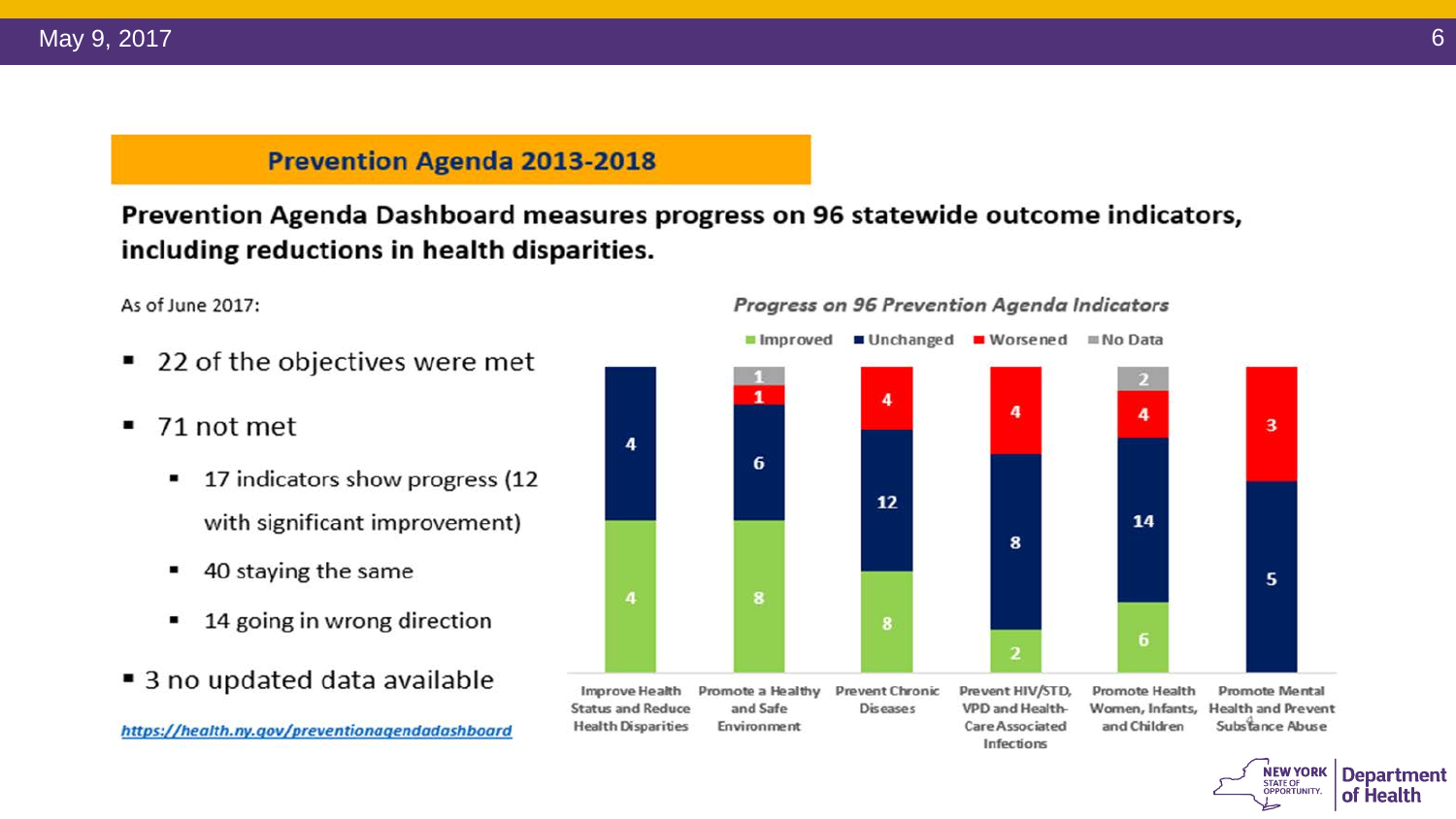# **DSRIP Domain 4: Population-wide Projects**

- Projects are based on the New York State Prevention Agenda:
- All PPS had to include one or two Domain 4 projects
- Project selections were based on the PPS' community needs assessments and to be consistent with the Domain 3 projects included in their project plans (meaning the Domain 4 projects would add a new facet to, but not duplicate, the Domain 3 projects and would be applicable to the full service area population).

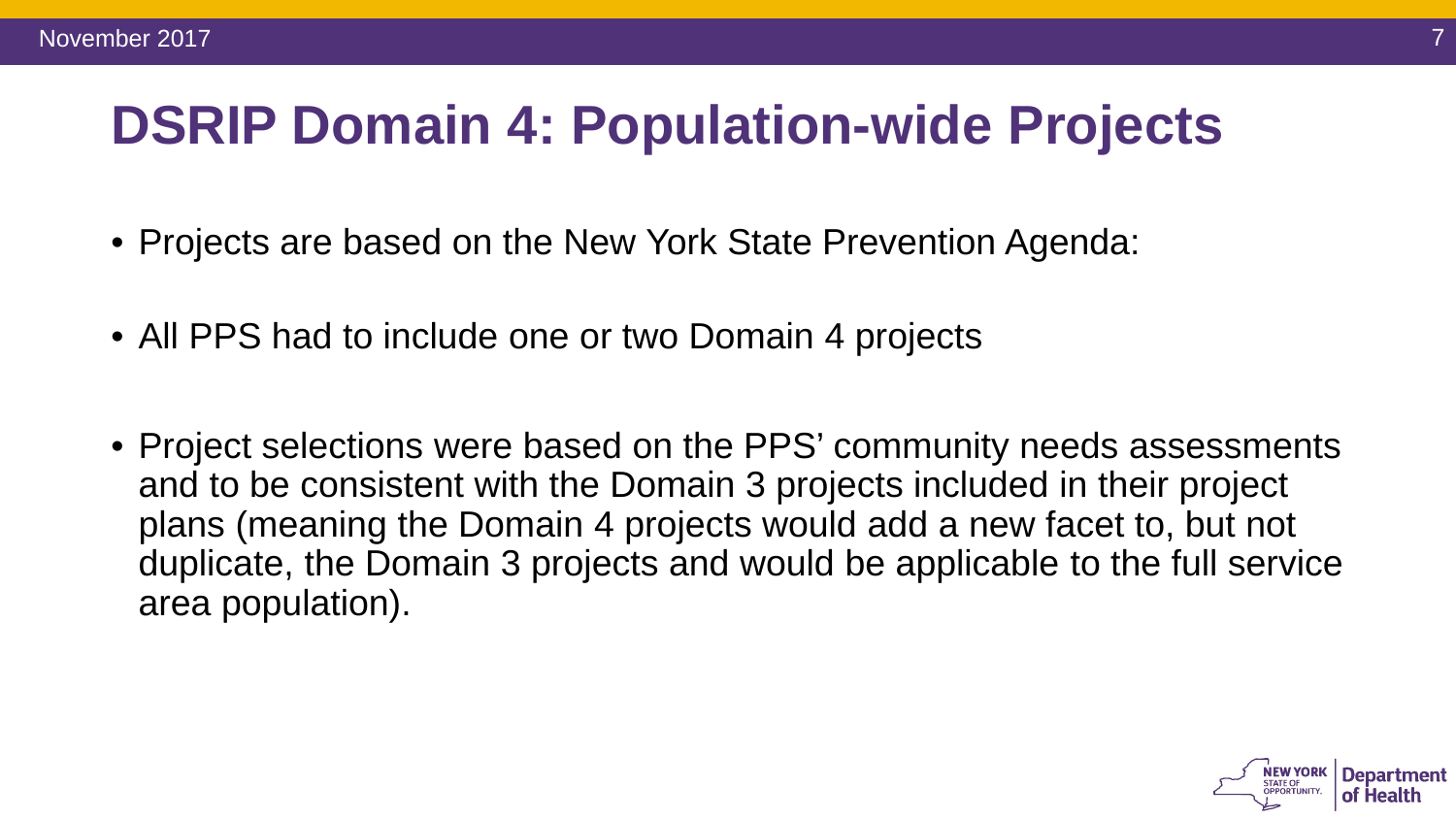# **Complimentary projects across Domains 4 & 3**

| <b>Domain 4:</b>                                                                               | <b>Domain 3:</b>                                      |
|------------------------------------------------------------------------------------------------|-------------------------------------------------------|
| <b>Population-wide Projects, Prevention Agenda</b>                                             | <b>Related Clinical Improvement Projects</b>          |
| A. Promote Mental Health and Prevent Substance<br><b>Abuse</b><br>13 PPS implementing projects | A. Behavioral Health<br>25 PPS implementing projects  |
| <b>B. Prevent Chronic Diseases</b>                                                             | B. Cardiovascular Health, C. Diabetes Care, D. Asthma |
| 18 PPS implementing projects                                                                   | 21 PPS implementing projects                          |
| C. Prevent HIV and STDs                                                                        | E. HIV/AIDS                                           |
| 8 PPS implementing projects                                                                    | 1 PPS implementing project                            |
| D. Promote Healthy Women, Infants and Children                                                 | <b>F. Perinatal Care</b>                              |
| 2 PPS implementing projects                                                                    | 4 PPS implementing projects                           |

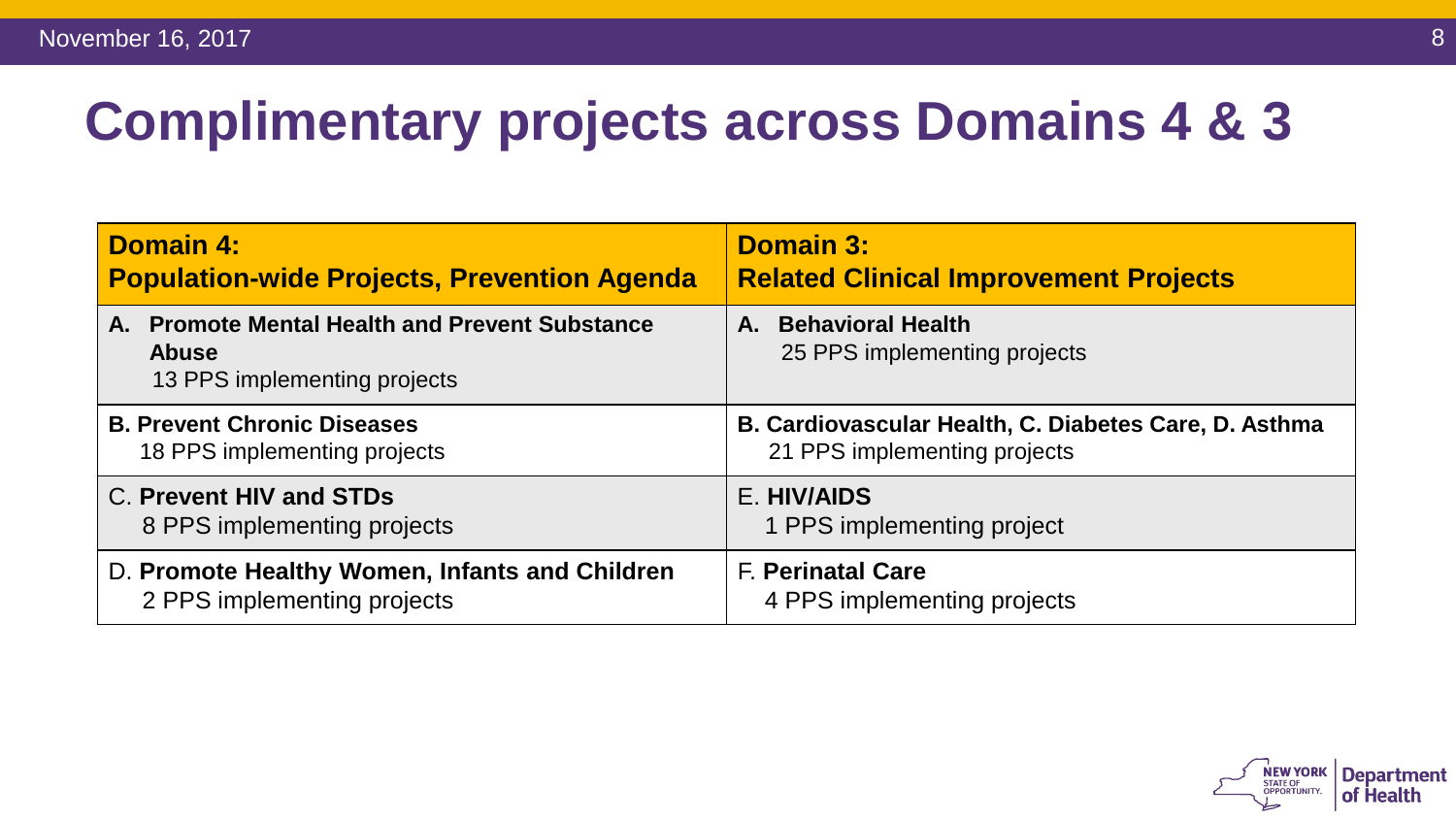### **Activities within Domain 4A Projects – Promote Mental Health and Prevent Substance Abuse**

Four NYC-based PPS funding the 100 Schools Project:

Will teach schools how to connect students who have emotional, behavioral and substance-abuse challenges with local mental health providers while enabling the students to remain in school. Informing educators and staff around how to recognize warning signs, approach students, access local behavioral and mental health providers, and handle behavioral crises.



Now's the time to start your conversation.

- Depression
- Alcohol Abuse
- Drug Abuse
- Suicide

Two Western NY PPS collaborated to support a public awareness campaign, focusing on mental health and substance abuse issues affecting youth and young adults – JustTellOne.org

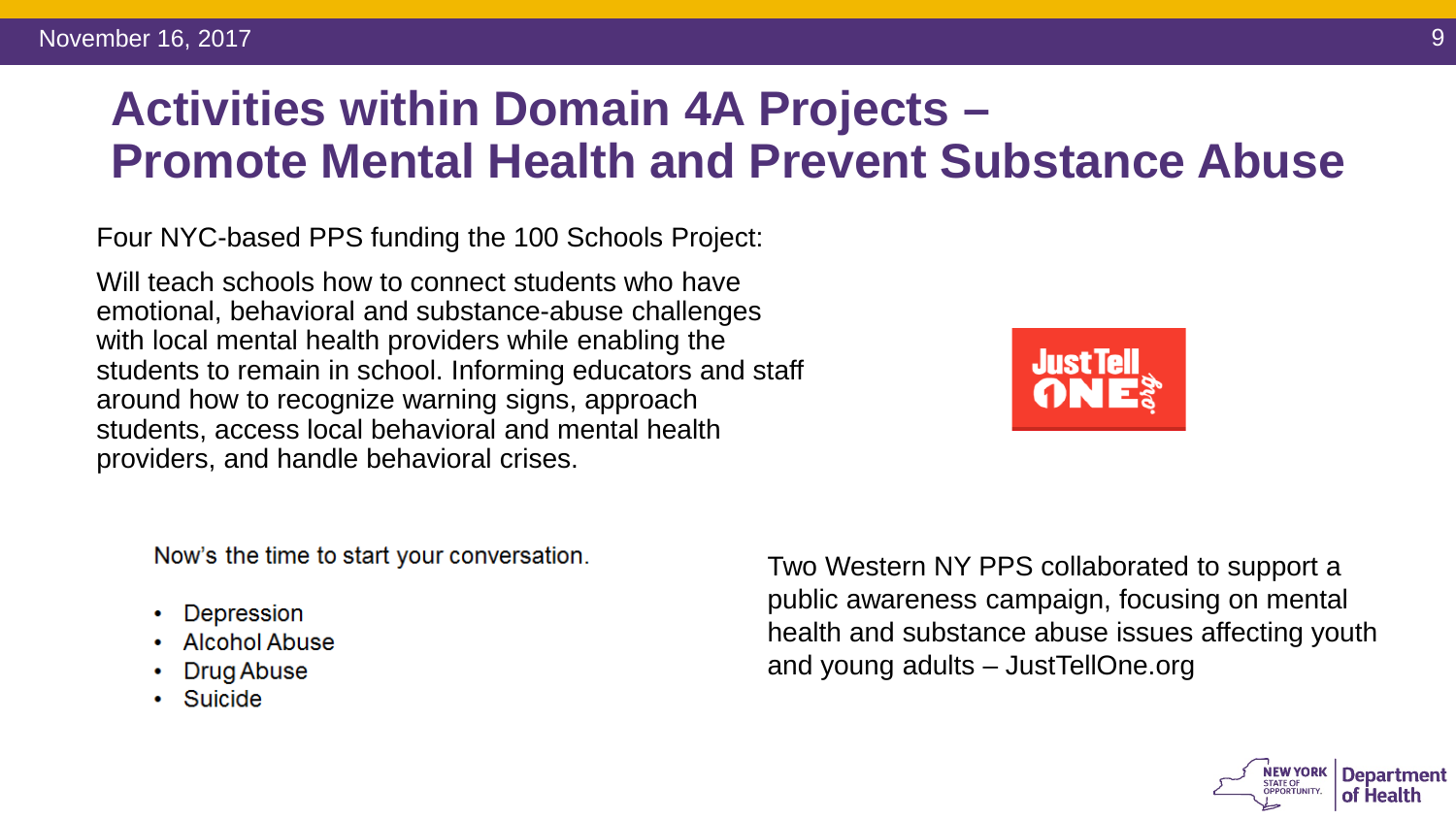#### November 16, 2017 **10**

## **Activities within Domain 4B – Prevent Chronic Disease**

The Hudson Region DSRIP Public Health Council, a partnership of three PPS, developed an anti-tobacco marketing campaign, targeted to teens and their caregivers, focused on the harmful effects of electronic smoking devices like vaporizers, e-cigarettes and electronic hookah.

PPS is developing an electronic Guide to consist of patient education materials, screening site information and disease specific resources. The Guide is a collaborative project with several CBOs and Public Sector Agency partners, aiming to minimize work duplicity and strengthen regional outreach.

Myth or Fact?  $e$ -cigs vaping and hookah<br>are NOT "safe" smoking for teens?

rmation, go to www.hrdphc.or

tace.

**STATE OF** 

**Department** of Health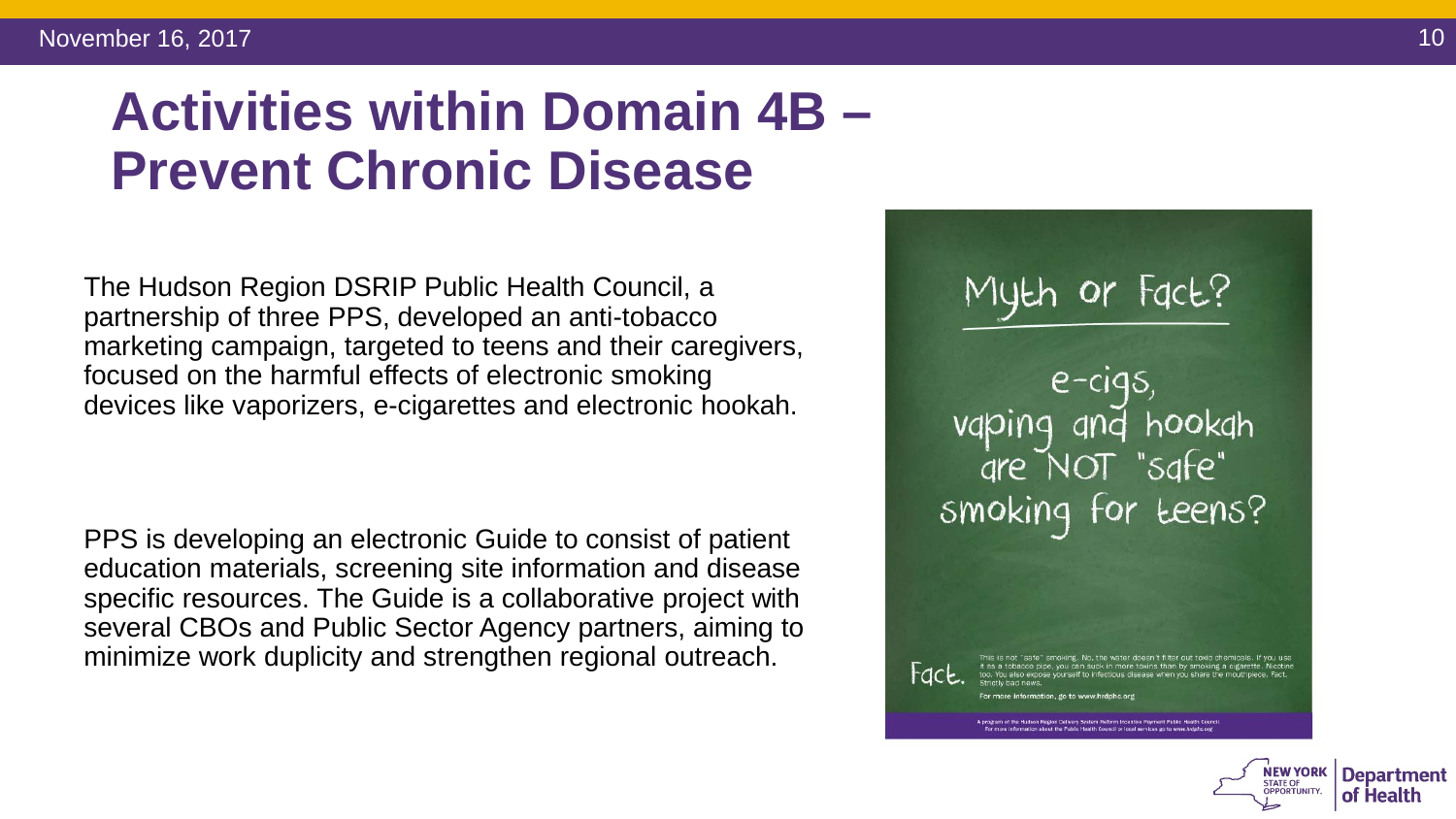### **Activities within Domain 4 C Projects – Prevent HIV and STDs**

Contracted with CBOs to train peer educators and increase access to peer-led educational resources; CHWs and Peers performing coordination of HIV/HCV testing at harm reduction sites (e.g. needle exchange) and through community events

The Ready to End AIDS and Cure Hepatitis C (REACH) Collaborative established to create a fully integrated community-based delivery system to address the needs of people at risk for or living with HIV and Hepatitis C. (1) shared governance structure across six organizations (2) PPS subcontracts to support integrated team of CHWs and peers, mobile medical unit operational costs, (3) embedded health home care management, (4) Increased community based outreach, screening (HIV and HCV testing), real-time linkage to healthcare and social services.

8 PPS participate as active members of the New York City DSRIP HIV Coalition

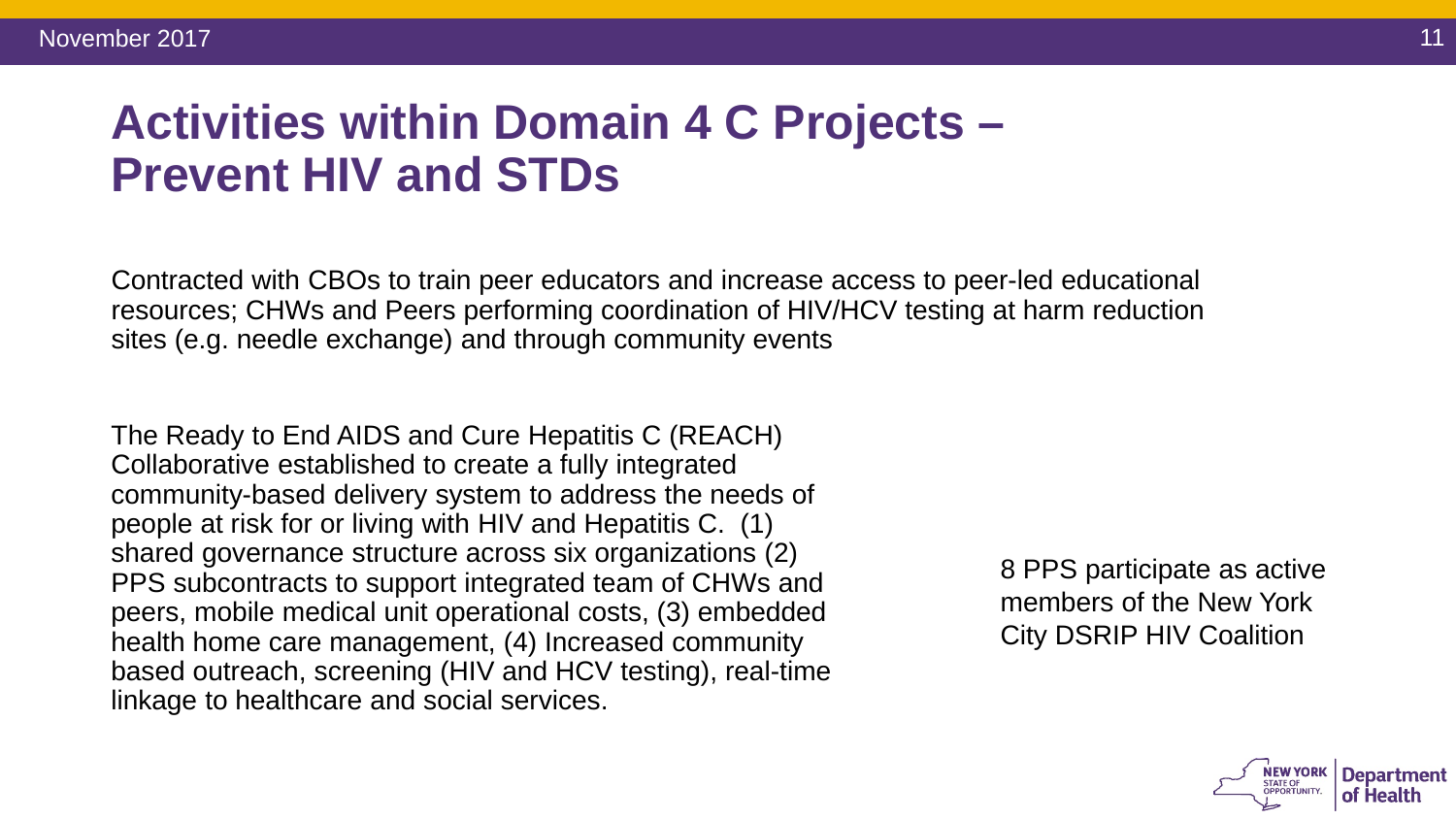### **Activities within Domain 4 D Projects – Promote Healthy Women, Children and Infants**

Funding CHW and Home Visiting programs in Western and Central NY to preserve and/or expand current workforce to provide linkages to appropriate levels of care for pregnant women.

Collaborating with County DOH to utilize Medicaid Prenatal Care Coordination Form to identify relevant clinical and social risk factors to consistently identify pregnant women at risk for preterm births and adverse pregnancy outcomes. Electronic form is accessed via the PeerPlace, providing the ability for pregnant women to self-refer or be referred by any provider.

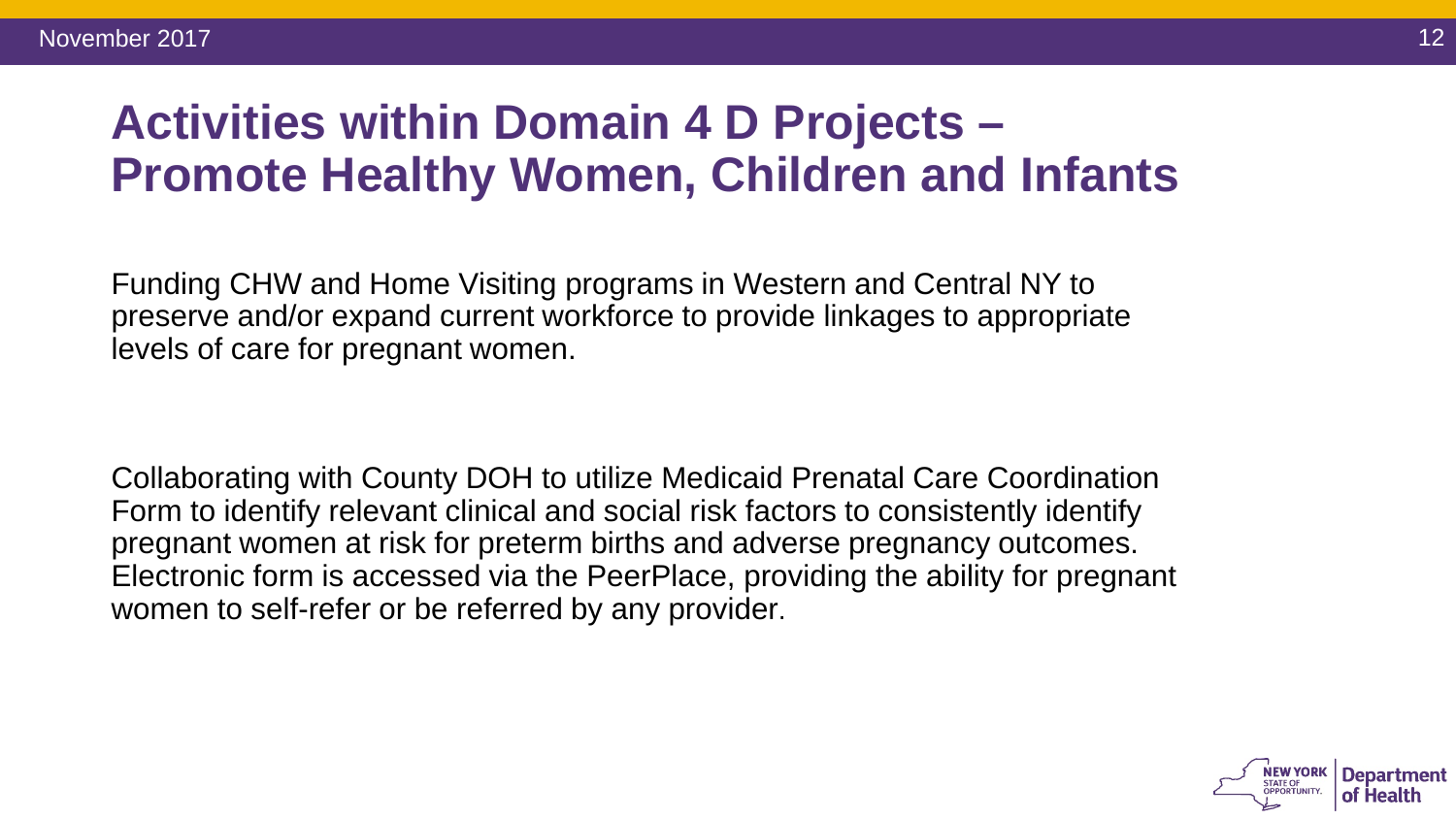#### **DSRIP Funding Distribution Across Domains**

| <b>Domain</b>                        | <b>Payment</b>   | DY <sub>1</sub> | DY <sub>2</sub> | DY3   | DY4   | DY <sub>5</sub> |
|--------------------------------------|------------------|-----------------|-----------------|-------|-------|-----------------|
| Domain 1<br><b>Project Progress</b>  |                  |                 |                 |       |       |                 |
|                                      | P4R/P4P          | 80%             | 60%             | 40%   | 20%   | $0\%$           |
| Domain 2<br>System                   | P <sub>4</sub> P | $0\%$           | $0\%$           | 28.6% | 41.2% | 53.2%           |
| Transformation                       | P <sub>4</sub> R | 11.4%           | 22.9%           | 5.7%  | 4.6%  | 4%              |
| Domain 3                             | P <sub>4</sub> P | $0\%$           | 9.7%            | 16.2% | 22.7% | 29.2%           |
| <b>Clinical</b><br>Improvement       | P <sub>4</sub> R | 6.5%            | 3.2%            | 3.2%  | 3.2%  | 3.2%            |
| Domain 4<br><b>Population Health</b> |                  |                 |                 |       |       |                 |
|                                      | P <sub>4</sub> R | 2.1%            | 4.2%            | 6.2%  | 8.3%  | 10.4%           |

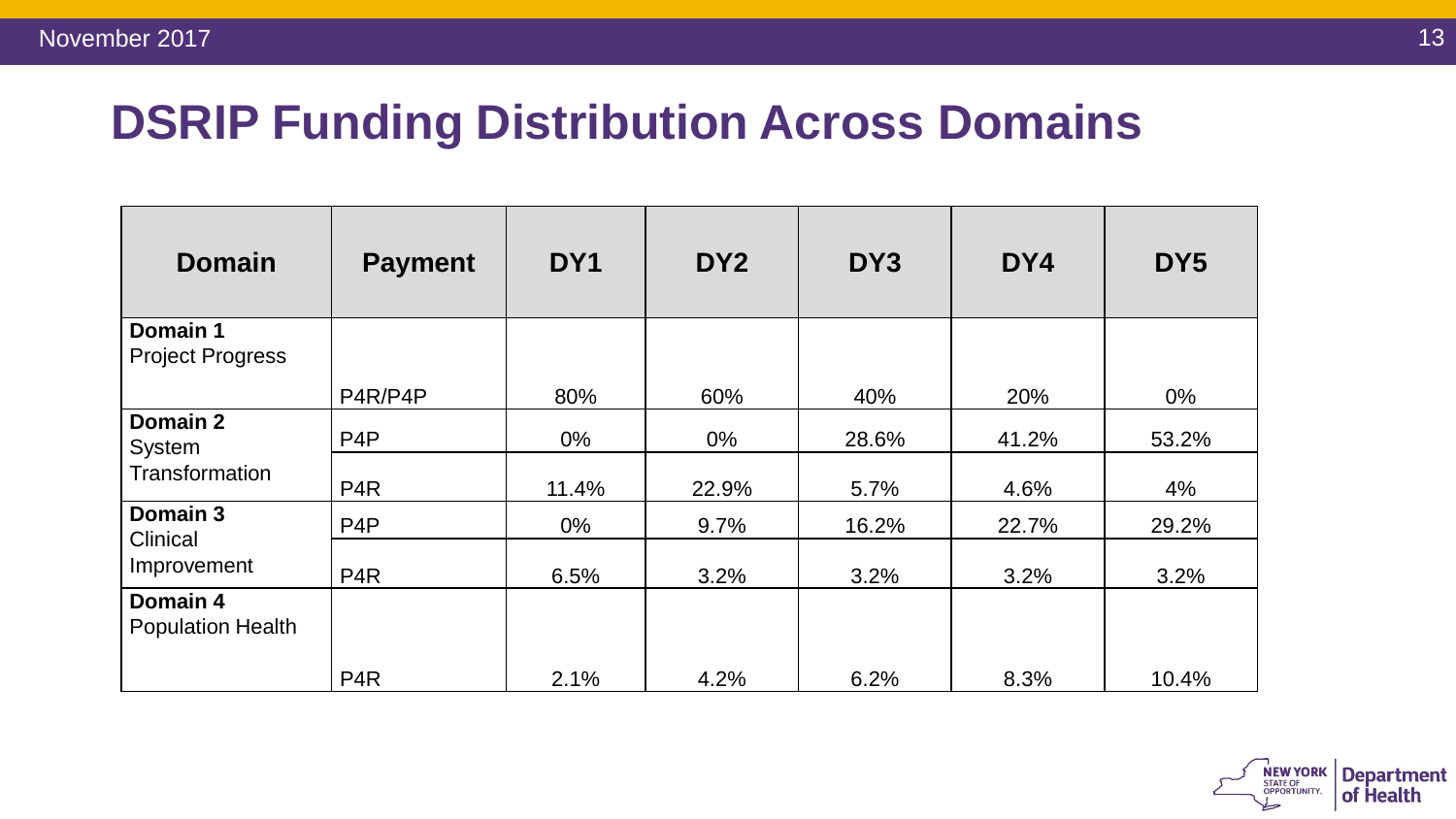### **PPS Funds Flow Across Domains**

Total Amount Funds Flowed through DY3Q2 to Support Project Implementation: \$965,743,577

| Domain                       | <b>Funds Flowed</b><br>to Projects | <b>Percent of</b><br><b>Total Funds</b><br><b>Flowed to Projects</b> | <b>Scope of Implementation</b> |  |
|------------------------------|------------------------------------|----------------------------------------------------------------------|--------------------------------|--|
| Domain 2                     |                                    |                                                                      |                                |  |
| <b>System Transformation</b> | \$610,705,359                      | 63%                                                                  | 113 Projects, 3-5 per PPS      |  |
| Domain 3                     |                                    |                                                                      |                                |  |
| <b>Clinical Improvement</b>  | \$280,691,625                      | 29%                                                                  | 98 Projects, 3-4 per PPS       |  |
| Domain 4                     |                                    |                                                                      |                                |  |
| <b>Population Health</b>     | \$74,346,593                       | 8%                                                                   | 48 Projects, 1-2 per PPS       |  |
|                              |                                    |                                                                      |                                |  |
| <b>Total to Projects</b>     | \$965,743,577                      | 100%                                                                 | 259 Projects, 7-11 per PPS     |  |